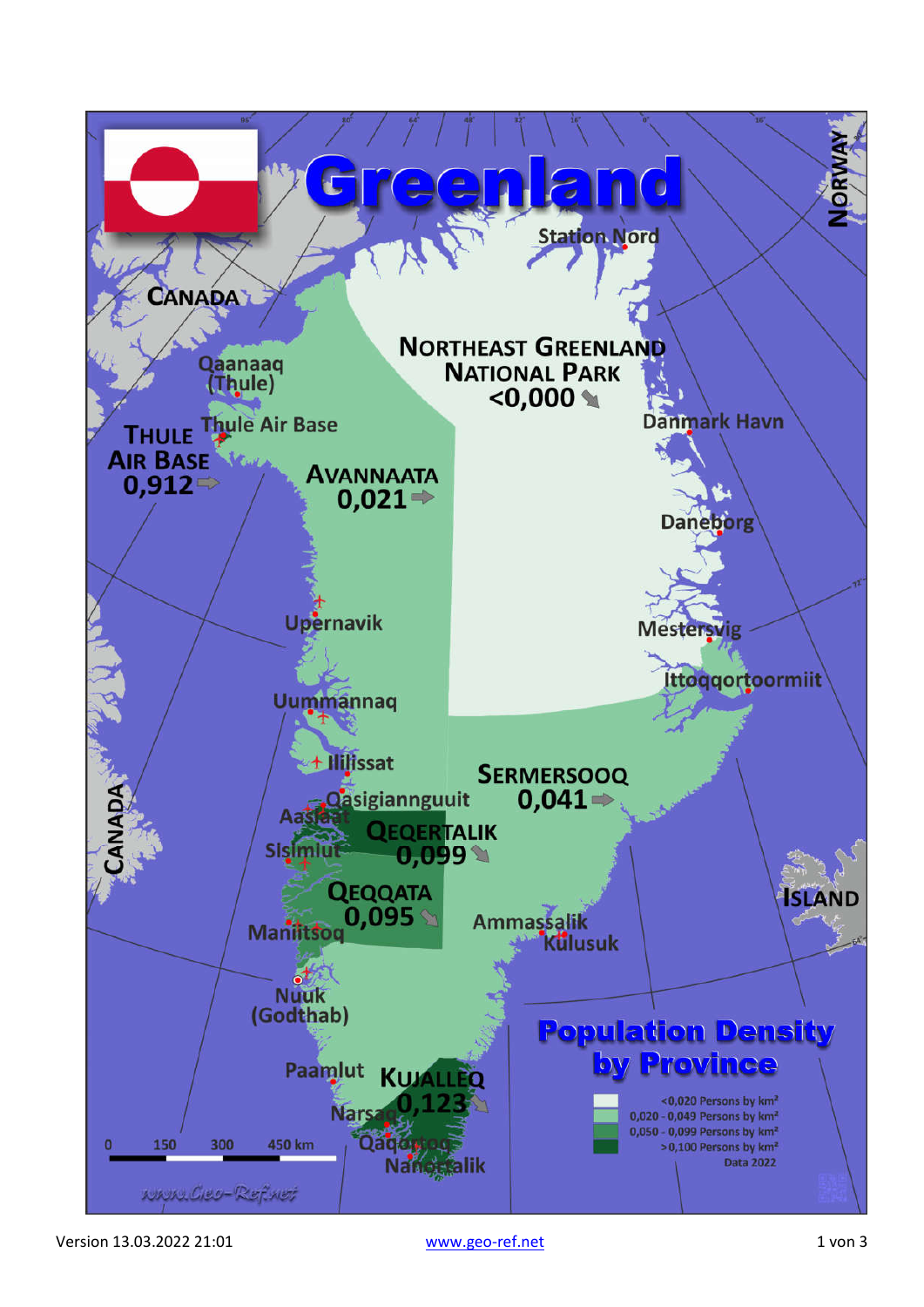## Administrative division Greenland

## Estimation 2022

## Division by District

| <b>Province</b>                                       | <b>ISO</b><br>3166-2 | <b>Type</b>     | <b>Capital</b>   | Area<br>km <sup>2</sup> | <b>Population</b> | <b>Density</b><br>Pers/km <sup>2</sup> |
|-------------------------------------------------------|----------------------|-----------------|------------------|-------------------------|-------------------|----------------------------------------|
| Avannaata                                             | GL-QA                | <b>District</b> | <b>Ilulissat</b> | 522.700                 | 10.908            | 0,021                                  |
| Kujalleq                                              | <b>GL-KU</b>         | <b>District</b> | Qagortog         | 51.000                  | 6.292             | 0,123                                  |
| <b>Northeast</b><br>Greenland<br><b>National Park</b> | $GL-??$              | Special area    | Daneborg         | 972.000                 | 64                | 0,000                                  |
| Qegertalik                                            | <b>GL-QT</b>         | <b>District</b> | Aasiaat          | 62.400                  | 6.180             | 0,099                                  |
| Qeggata                                               | GL-QE                | <b>District</b> | Sisimiut         | 97.000                  | 9.257             | 0,095                                  |
| Sermersoog                                            | GL-SM                | <b>District</b> | <b>Nuuk</b>      | 575.300                 | 23.861            | 0,041                                  |
| <b>Thule Air Base</b>                                 | $GL-??$              | Special area    |                  | 658                     | 600               | 0,912                                  |
| <b>Total</b>                                          |                      |                 |                  | 2.281.058               | 57.162            | 0,025                                  |